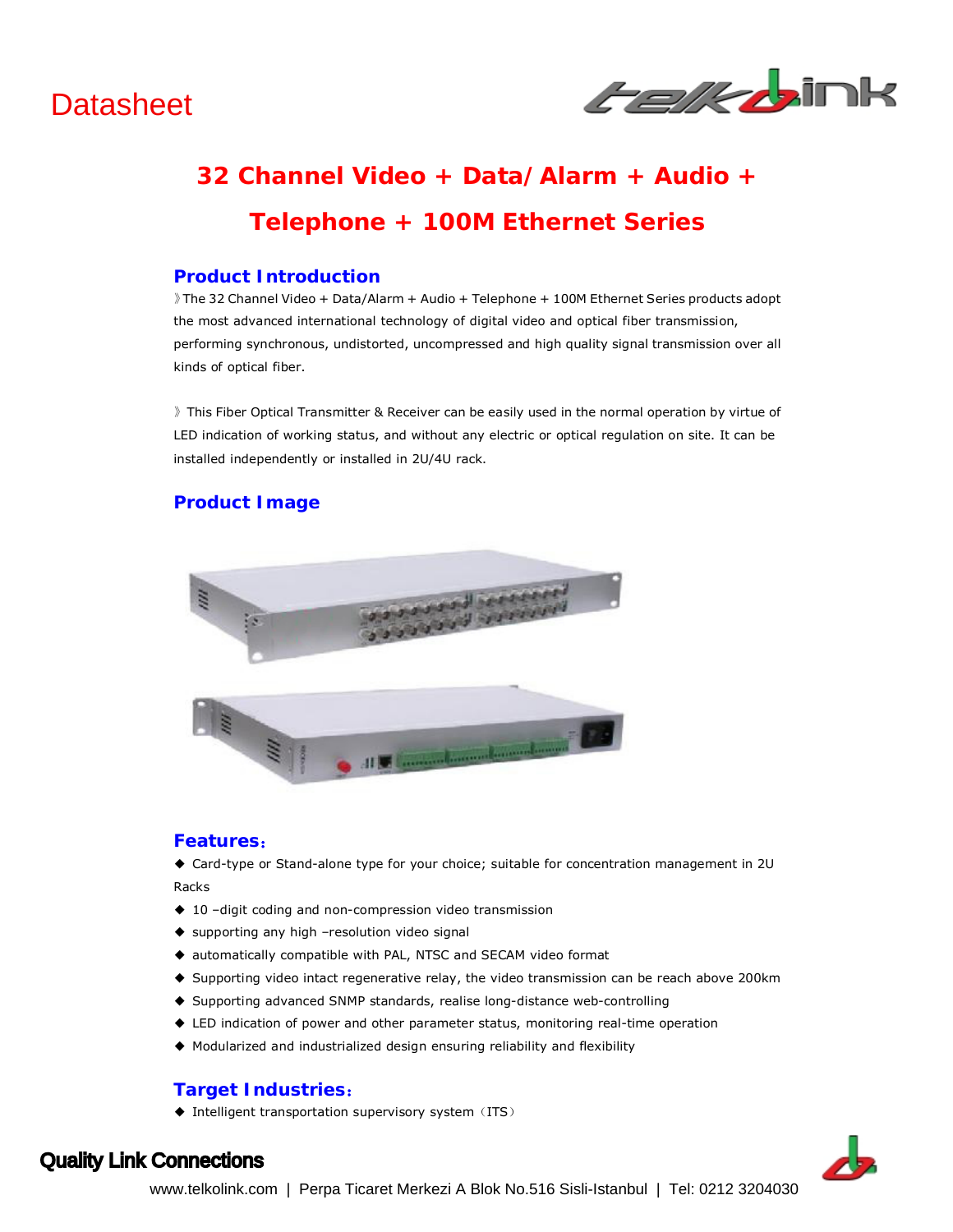

- ◆ High-speed Way supervisory/Tele-Communication System
- ◆ Security protection system, TV medical treatment
- ◆ Long-distance Muti-media Schooling, Campus monitoring
- ◆ Long-distance broadcast television transmission system
- ◆ High-building Security Protection, Military Tele-Com projects

## **Fiber Features:( the fiber optic connectors usually is FC, can order ST)**

| <b>Type</b> | wavelength | TX power        | Transmission          | Lose   | Fiber Type             |
|-------------|------------|-----------------|-----------------------|--------|------------------------|
|             | (nm)       | dB <sub>m</sub> | <b>Km</b><br>Distance | dBm/Km |                        |
| Multi-mode  | 850、1310   | $-19.5 - -16$   | $0 - 0.5$             | 1      | 850/1310nm(Multi-mode) |
| Single-mode | 1550DFB    | $-6 - -2$       | $0 - 20$              | 0.5    | Single-mode(9/125um)   |
|             | 1550DFB    | $-3 - -1$       | $0 - 40$              | 0.5    | Single-mode (9/125um)  |
|             | 1550APD    | $-1 - 0$        | $0 - 60$              | 0.25   | Single-mode (9/125um)  |
|             | 1550APD    | $0 - 12$        | $0 - 100$             | 0.25   | Single-mode (9/125um)  |

#### **Video Feature:**

Video Interface: BNC Video input/output impedance: 75Ω (unbalanced) Video input/output Voltage: 1VP - P (peak value),Max 1.2Vpp Video Bandwidth: 10MHz Video sampling: 15MHz high speed sampling Video digit bit width: 10/12 bit Differential gain: ( 10%-90%APL) DG <1%( Typical value) Differential phase: ( 10%-90%APL) DP <0.8°( Typical value) Video SNR:  $S/N \geq 70$ dB (Maximum optical link path loss)

### **Audio Features:**

Audio interface: Forward Direction, Reverse Direction or Bi-directional Audio Interface terminal: standard industrial connecting terminals Audio input/output electric level typical: 0dBm Audio input/output impedance: 600Ω (balanced/unbalanced) Audio input/output amplitude: 2VP-P(peak value) Audio bandwidth: 20Hz~20kHz Sample rate: 58.6K Nonlinear distortion coefficient:  $\leq 1$  % Audio SNR: S/N≥85db



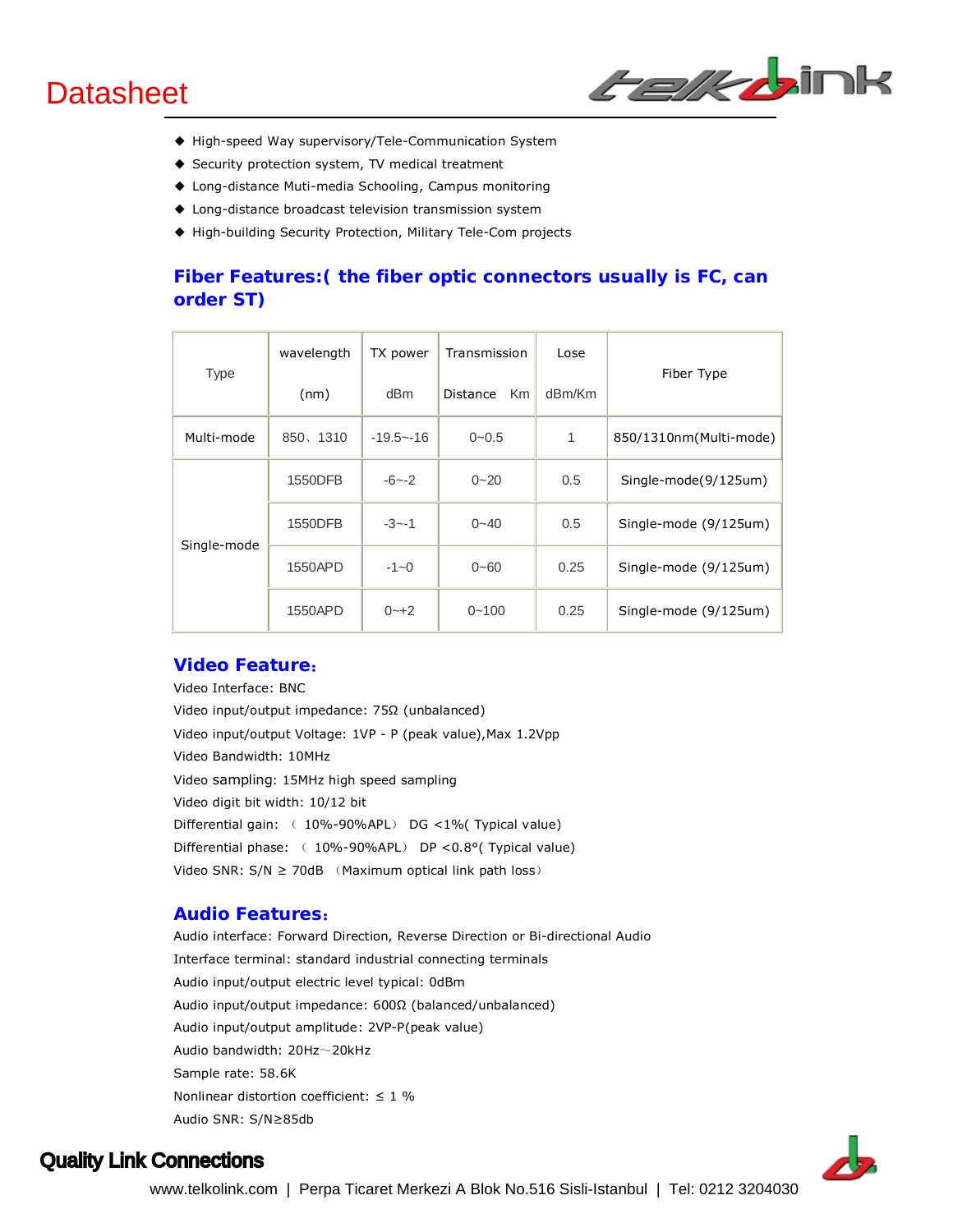

### **Data Features:**

Interface: standard industrial connecting terminals Controlling Equipments: PTZ decoder, Keyboard ,data interface of Matrix, High speed dome camera, industrial equipments Interface Signals: RS-485(2 lines),RS232,RS422 and so on

### **RS232**

RS-232 data speed rate DC-115.2Kbps RS-232 error of bit rate ≤10E-12 RS-232 data agreement fully supporting all kinds of RS-232 agreement RS-232 Network Connecting way Bi-directional RS-232,supporting point to point

### **RS485/RS422**

RS-485/RS422 data speed rate DC-250Kbps RS-485/RS422 error of bit rate ≤10E-12 RS-485/RS422 Max node number: 128 RS-485/RS422Max distances: 1200meter RS-485/RS422 data agreement fully supporting all kinds of RS-485/RS-422 agreement, including the Modbus agreements RS-485/RS422 Network Connecting way Supporting forward, reverse and bi-directional RS-485/RS422, support point to point, support point to more points

### **Alarm Features:**

Interface: standard industrial connecting terminals ( Alarm, Switch, Remote control ) Alarm/switch input signals: any active or passive alarm/switch input, supporting passive switch Alarm/switch output signals: any active or passive alarm/switch output, supporting relay contact output

Current: Low current, High-current and high-voltage can use above 1A/12V

### **Features with the Telephone/Switch**

Audio Bandwidth:8KHz Way of encoding and decoding:PCM Signal and order controlling:Supporting any kind of signals and orders Communication Terminals supported by the interface;normal telephone and group telephone,PBX,PSTN Way of connecting:point to point (telephone to telephone or telephone to swith)

#### **Ethernet Features**

Interface Speed Rate: 10/100Mbit/s Auto-adaptation, the default is 100MBPS working condition Interface Type: RJ-45 Supporting Agreements: IEEE802.3U 100Base-TX, 10/100M Communication Working format: Full-duplex or half-duplex



## Quality Link Connections